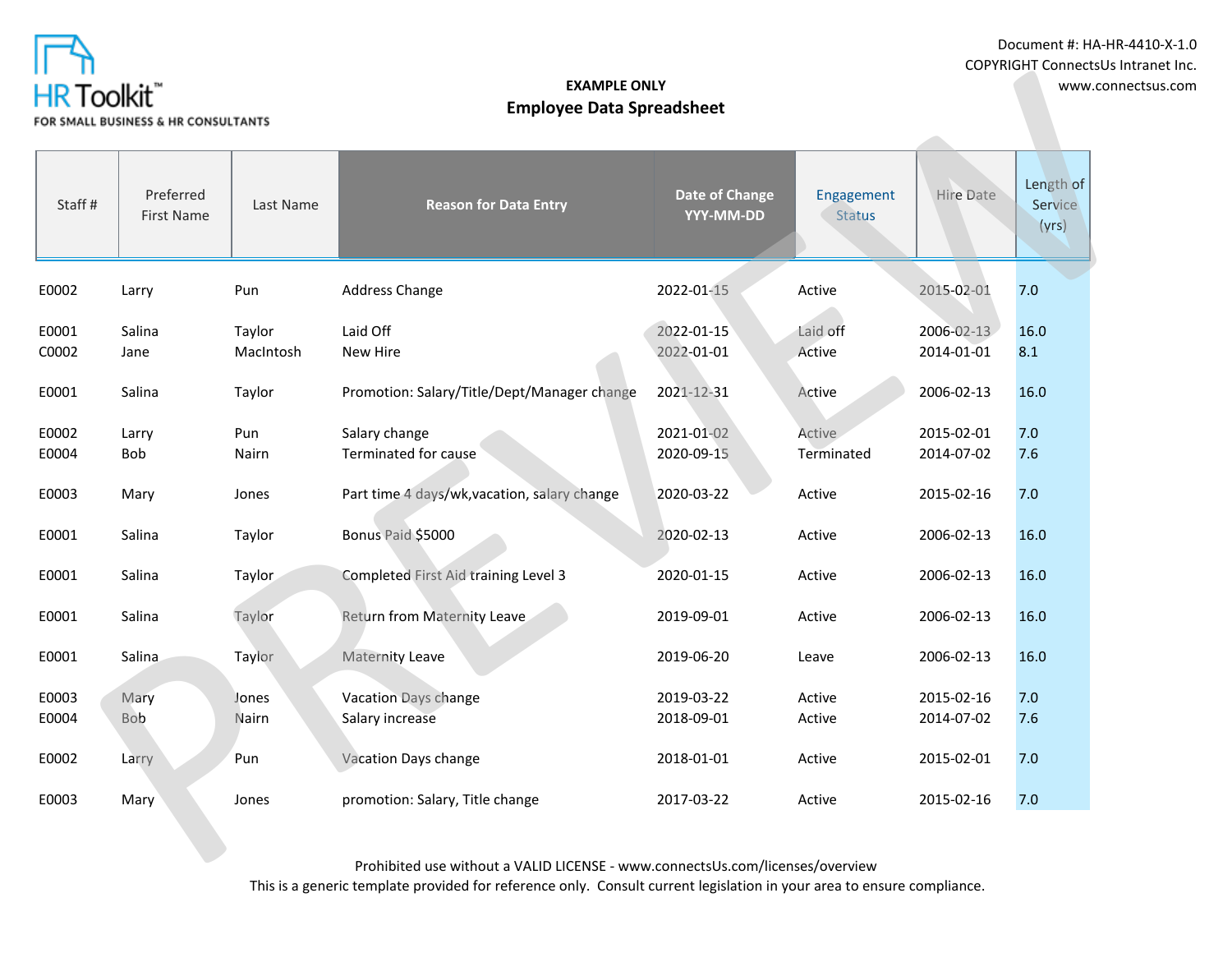

Document #: HA-HR-4410-X-1.0 COPYRIGHT ConnectsUs Intranet Inc.

| .<br>HR Toolkit <sup>*</sup><br>OR SMALL BUSINESS & HR CONSULTANTS | <b>EXAMPLE ONLY</b><br><b>Employee Data Spreadsheet</b> |                           |                                                                                                                                                               |                                               |                                     |            | www.connectsus.com              |                |  |
|--------------------------------------------------------------------|---------------------------------------------------------|---------------------------|---------------------------------------------------------------------------------------------------------------------------------------------------------------|-----------------------------------------------|-------------------------------------|------------|---------------------------------|----------------|--|
| Title                                                              | Department                                              | Contractor or<br>Employee | Position<br><b>Status</b>                                                                                                                                     | If Temp,<br>insert<br>anticipated End<br>Date | Pay Type<br>(Hourly or<br>Salaried) | <b>FTE</b> | Salary                          | Hourly<br>Rate |  |
| Shipper                                                            | Operations                                              | Employee                  | Full-time                                                                                                                                                     |                                               | Salaried                            |            | 1.00 \$56,000                   |                |  |
| <b>Quality Assurance Supervisor</b><br><b>Graphic Artist</b>       | <b>Quality Assurance</b><br>Marketing                   | Employee<br>Contractor    | Part-time<br>Part-time                                                                                                                                        |                                               | Salaried<br>Contractor              | 0.20       | 0.60 \$45,000                   | \$50.00        |  |
| <b>Quality Assurance Supervisor</b>                                | <b>Quality Assurance</b>                                | Employee                  | Part-time                                                                                                                                                     |                                               | Salaried                            |            | 0.60 \$45,000                   |                |  |
| Shipper<br>Admin Assistant                                         | Operations<br>Administration                            | Employee<br>Employee      | Full-time<br>Full-time                                                                                                                                        |                                               | Salaried<br>Salaried                |            | 1.00 \$56,000<br>1.00 \$48,000  |                |  |
| VP, Sales                                                          | Sales                                                   | Employee                  | Part-time                                                                                                                                                     |                                               | Salaried                            |            | 0.80 \$88,000                   |                |  |
| <b>Customer Service Representative</b>                             | <b>Customer Service</b>                                 | Employee                  | Part-time                                                                                                                                                     |                                               | Salaried                            |            | 0.60 \$40,800                   |                |  |
| <b>Customer Service Representative</b>                             | <b>Customer Service</b>                                 | Employee                  | Part-time                                                                                                                                                     |                                               | Salaried                            |            | 0.60 \$40,800                   |                |  |
| <b>Customer Service Representative</b>                             | <b>Customer Service</b>                                 | Employee                  | Part-time                                                                                                                                                     |                                               | Salaried                            |            | 0.60 \$40,800                   |                |  |
| <b>Customer Service Representative</b>                             | <b>Customer Service</b>                                 | Employee                  | Part-time                                                                                                                                                     |                                               | Salaried                            |            | 0.60 \$40,800                   |                |  |
| VP, Sales<br>Admin Assistant                                       | Sales<br>Administration                                 | Employee<br>Employee      | Full-time<br>Full-time                                                                                                                                        |                                               | Salaried<br>Salaried                |            | 1.00 \$110,000<br>1.00 \$48,000 |                |  |
| Shipper                                                            | Operations                                              | Employee                  | Full-time                                                                                                                                                     |                                               | Salaried                            |            | 1.00 \$54,080                   |                |  |
| VP, Sales                                                          | Sales                                                   | Employee                  | Full-time                                                                                                                                                     |                                               | Salaried                            |            | 1.00 \$110,000                  |                |  |
|                                                                    |                                                         |                           | $D_{\text{total}}$ , the final contract of $\mathcal{L}$ (ALLID LIGENICE ) contract a contract later $\mathcal{L}$ (the contract $\mathcal{L}_{\text{total}}$ |                                               |                                     |            |                                 |                |  |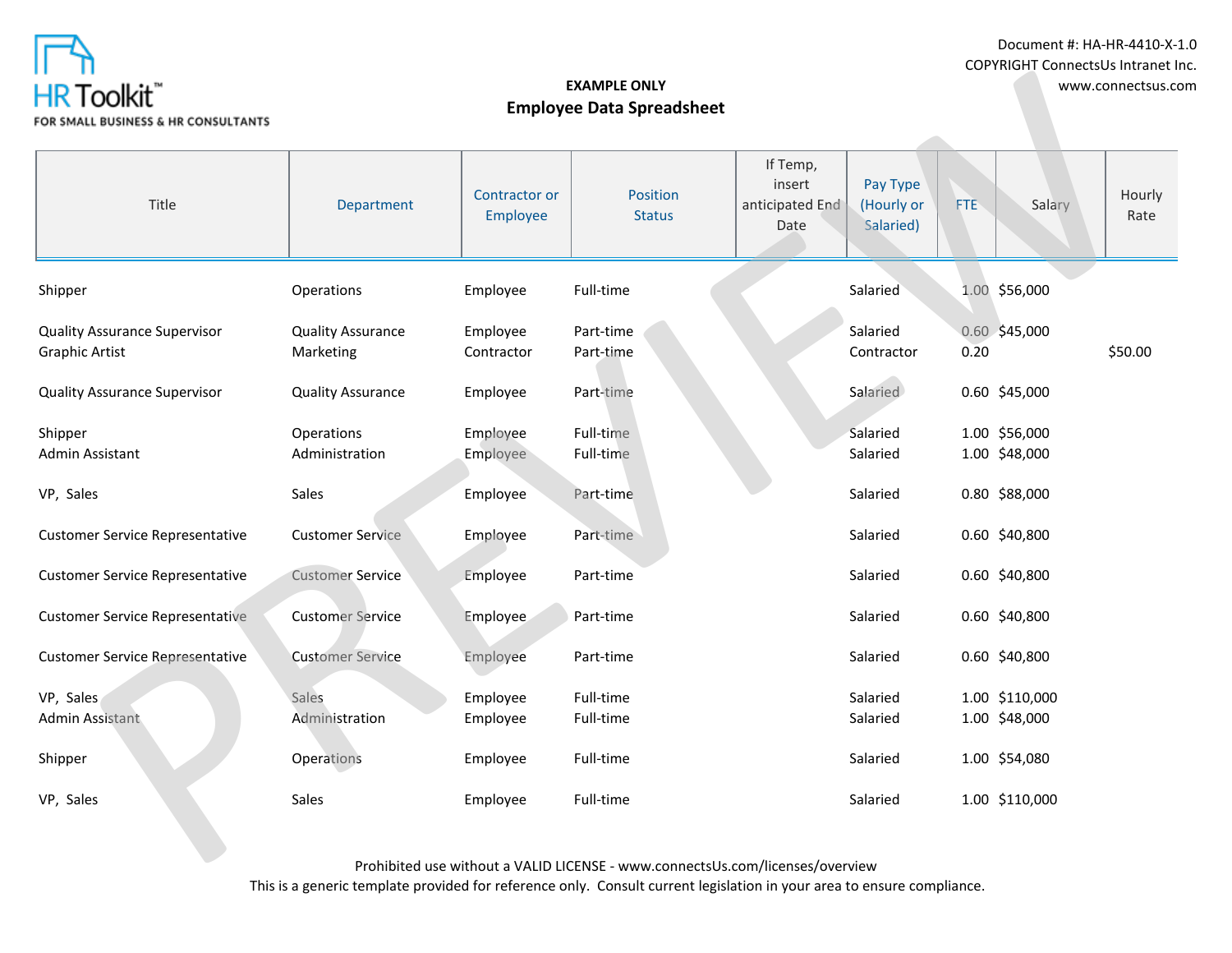

Document #: HA-HR-4410-X-1.0 COPYRIGHT ConnectsUs Intranet Inc.

| .<br>HR Toolkit <sup>®</sup><br>OR SMALL BUSINESS & HR CONSULTANTS |                                |                  | <b>EXAMPLE ONLY</b><br><b>Employee Data Spreadsheet</b> |                                                                          |                      |                                           |                                                            |                         | www.connectsus.com                                             |             |
|--------------------------------------------------------------------|--------------------------------|------------------|---------------------------------------------------------|--------------------------------------------------------------------------|----------------------|-------------------------------------------|------------------------------------------------------------|-------------------------|----------------------------------------------------------------|-------------|
| Work<br>Hours/Week                                                 | <b>Hourly</b><br><b>Annual</b> | Work<br>Hours/Yr | Job Type                                                | Manager                                                                  | Department<br>Head   | Signed<br>Contractual<br>Agreement<br>Y/N | <b>Eligible for</b><br>Standard<br><b>Benefits?</b><br>Y/N | Annual<br>Vacation Days | Formal/Legal<br>First Name<br>(if different from<br>preferred) | Middle Name |
| 40                                                                 | \$0                            | 2,080            | Warehouse 1                                             | Chen                                                                     | Overland             | Υ                                         | Υ                                                          | 15                      | Laurence                                                       |             |
| 24<br>8                                                            | \$0\$<br>\$20,800              | 1,248<br>416     | Coordinator<br>Manager                                  | Valdez<br>Smith                                                          | Jamal<br>Hannah      | Y                                         | Υ<br>${\sf N}$                                             | 18<br>$\overline{0}$    | <b>James</b><br>Deborah                                        | Frank       |
| 24                                                                 | \$0                            | 1,248            | Coordinator                                             | Valdez                                                                   | Jamal                | Y                                         |                                                            | 18                      | James                                                          | Frank       |
| 40<br>40                                                           | \$0<br>\$0                     | 2,080<br>2,080   | Warehouse 1<br>Assistant                                | Chen<br>O'Toole                                                          | Overland<br>Overland | Y<br>Υ                                    | Υ<br>Y                                                     | 15<br>10                | Laurence<br>Robert                                             |             |
| 32                                                                 | \$0                            | 1,664            | Vice President Tate                                     |                                                                          | Tate                 | Υ                                         | Υ                                                          | 16                      |                                                                | Elizabeth   |
| 24                                                                 | $$0$$                          | 1,248            | Coordinator                                             | Jones                                                                    | Jamal                | Y                                         | Υ                                                          | 18                      | James                                                          | Frank       |
| 24                                                                 | \$0\$                          | 1,248            | Coordinator                                             | Jones                                                                    | Jamal                | Y                                         | Υ                                                          | 18                      | James                                                          | Frank       |
| 24                                                                 | \$0                            | 1,248            | Coordinator                                             | Jones                                                                    | Jamal                | Υ                                         | Y                                                          | 18                      | James                                                          | Frank       |
| 24                                                                 | \$0\$                          | 1,248            | Coordinator                                             | Jones                                                                    | Jamal                | Υ                                         | Υ                                                          | 18                      | James                                                          | Frank       |
| 40<br>40                                                           | \$0\$<br>\$0                   | 2,080<br>2,080   | Vice President Tate<br>Assistant                        | O'Toole                                                                  | Tate<br>Overland     | Υ<br>Υ                                    | Υ<br>Y                                                     | 20<br>10                | Robert                                                         | Elizabeth   |
| 40                                                                 | \$0                            | 2,080            | Warehouse 1                                             | Chen                                                                     | Overland             | Υ                                         | Υ                                                          | 15                      | Laurence                                                       |             |
| 40                                                                 | \$0                            | 2,080            | Vice President Tate                                     |                                                                          | Tate                 | Υ                                         | Υ                                                          | 15                      |                                                                | Elizabeth   |
|                                                                    |                                |                  |                                                         | $D_{\text{total}}$ between the contractors of $M$ and $D$ in $D$ $D$ $D$ |                      |                                           |                                                            |                         |                                                                |             |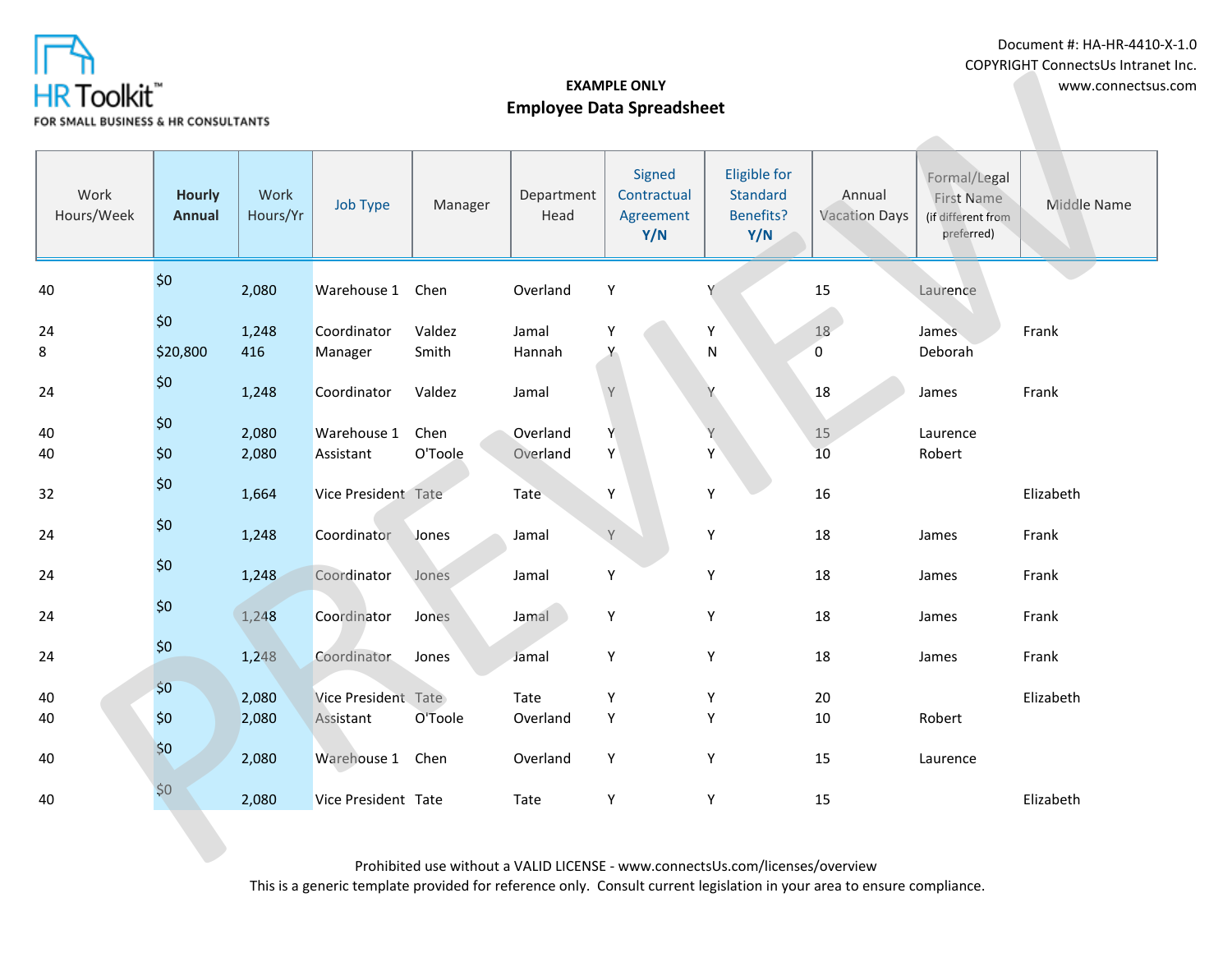

| HR Toolkit"<br>FOR SMALL BUSINESS & HR CONSULTANTS |      |             |                                                                                                                                                                                                                                                                                          |           | www.connectsus.com     |                    |               |               |
|----------------------------------------------------|------|-------------|------------------------------------------------------------------------------------------------------------------------------------------------------------------------------------------------------------------------------------------------------------------------------------------|-----------|------------------------|--------------------|---------------|---------------|
| Date of<br>birth<br>MM-DD-YY                       | Age  | SS/SIN      | <b>Street Address</b>                                                                                                                                                                                                                                                                    | City      | State/<br>Province     | Zip/Postal<br>Code | Home Phone    | Mobile Phone  |
| 1974-11-13                                         | 47.3 | 257-966-853 | 123 Hereandnow                                                                                                                                                                                                                                                                           | Vancouver | BC                     | V78 2J9            | 604-649--6789 | 604-649--6789 |
| 1964-09-12 57.4                                    |      | 257-966-852 | 1575 Elm Street                                                                                                                                                                                                                                                                          | San Diego | California             | 11111              | 454-111-1111  | 454-111-2222  |
| 1964-09-12 57.4                                    |      | 257-966-858 | 543 Citizens Street                                                                                                                                                                                                                                                                      | Hamilton  | Ontario                | G7R 4B9            | 905-111-3456  | 905-111-3456  |
| 1964-09-12 57.4                                    |      | 257-966-852 | 1575 Elm Street                                                                                                                                                                                                                                                                          | San Diego | California             | 11111              | 454-111-1111  | 454-111-2222  |
| 1974-11-13 47.3                                    |      | 257-966-853 | 123 Hereandnow                                                                                                                                                                                                                                                                           | Vancouver | $\mathsf{B}\mathsf{C}$ | V78 2J9            | 604-649--6789 | 604-649--6789 |
| 1978-02-13 44.0                                    |      | 257-966-856 | 46 Rose Street                                                                                                                                                                                                                                                                           | Hamilton  | Ontario                | <b>H7R 2T4</b>     | 905-111-3456  | 905-111-3456  |
| 1985-03-15 36.9                                    |      | 257-966-855 | 85 Heather Way                                                                                                                                                                                                                                                                           | Hamilton  | Ontario                | <b>H8R 4B9</b>     | 905-222-5555  | 905-222-5555  |
| 1964-09-12 57.4                                    |      | 257-966-852 | 1575 Elm Street                                                                                                                                                                                                                                                                          | San Diego | California             | 11111              | 454-111-1111  | 454-111-2222  |
| 1964-09-12 57.4                                    |      | 257-966-852 | 1575 Elm Street                                                                                                                                                                                                                                                                          | San Diego | California             | 11111              | 454-111-1111  | 454-111-2222  |
| 1964-09-12 57.4                                    |      | 257-966-852 | 1575 Elm Street                                                                                                                                                                                                                                                                          | San Diego | California             | 11111              | 454-111-1111  | 454-111-2222  |
| 1964-09-12 57.4                                    |      | 257-966-852 | 1575 Elm Street                                                                                                                                                                                                                                                                          | San Diego | California             | 11111              | 454-111-1111  | 454-111-2222  |
| 1985-03-15 36.9                                    |      | 257-966-855 | 85 Heather Way                                                                                                                                                                                                                                                                           | Hamilton  | Ontario                | <b>H8R 4B9</b>     | 905-222-5555  | 905-222-5555  |
| 1978-02-13 44.0                                    |      | 257-966-856 | 46 Rose Street                                                                                                                                                                                                                                                                           | Hamilton  | Ontario                | <b>H7R 2T4</b>     | 905-111-3456  | 905-111-3456  |
| 1974-11-13 47.3                                    |      | 257-966-853 | 123 Hereandnow                                                                                                                                                                                                                                                                           | Vancouver | BC                     | V78 2J9            | 604-649--6789 | 604-649--6789 |
| 1985-03-15 36.9                                    |      | 257-966-855 | 85 Heather Way                                                                                                                                                                                                                                                                           | Hamilton  | Ontario                | <b>H8R4B9</b>      | 905-222-5555  | 905-222-5555  |
|                                                    |      |             | $D_{12}$ biblications with $\sim$ $\mu$ $\sim$ $\mu$ $\sim$ $\mu$ $\sim$ $\mu$ $\sim$ $\mu$ $\sim$ $\mu$ $\sim$ $\mu$ $\sim$ $\mu$ $\sim$ $\mu$ $\sim$ $\mu$ $\sim$ $\mu$ $\sim$ $\mu$ $\sim$ $\mu$ $\sim$ $\mu$ $\sim$ $\mu$ $\sim$ $\mu$ $\sim$ $\mu$ $\sim$ $\mu$ $\sim$ $\mu$ $\sim$ |           |                        |                    |               |               |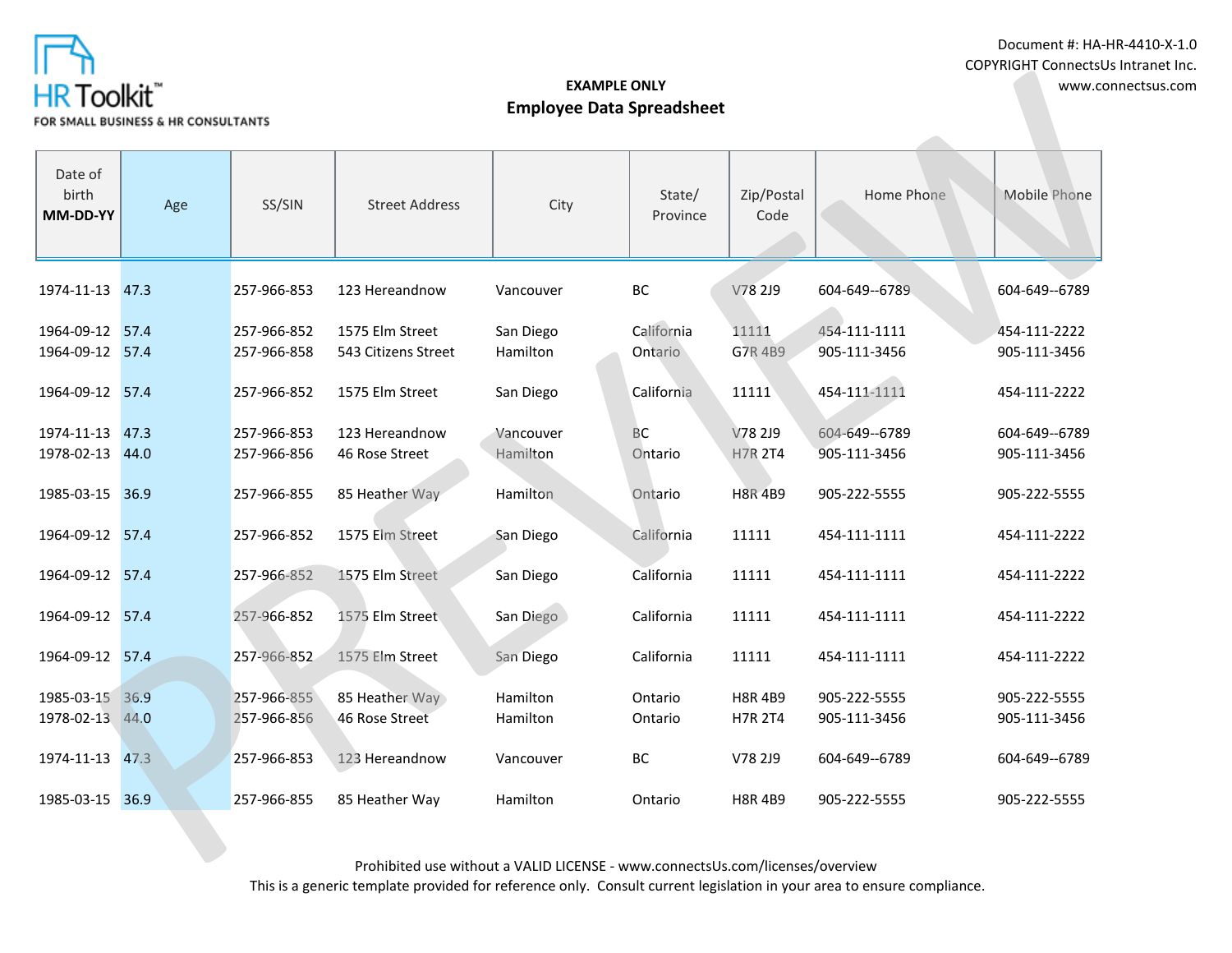

Document #: HA-HR-4410-X-1.0 COPYRIGHT ConnectsUs Intranet Inc.

| .<br>HR Toolkit"<br>FOR SMALL BUSINESS & HR CONSULTANTS |                 | www.connectsus.com                                                                 |                                                     |                                            |                           |                                    |
|---------------------------------------------------------|-----------------|------------------------------------------------------------------------------------|-----------------------------------------------------|--------------------------------------------|---------------------------|------------------------------------|
| <b>Personal Email Address</b>                           | Gender Identity | Racial/Ethnic Identity                                                             | <b>Person Living</b><br>with a<br><b>Disability</b> | Disability<br>Accommodation<br>Requirement | <b>Medical Conditions</b> | <b>Emergency Contact (EC)</b><br>1 |
| myemail2@myemail.com                                    | Male            |                                                                                    |                                                     |                                            |                           | Tim Pun                            |
| myemail@my email.com<br>Jmc789@gmail.com                | Male<br>Female  |                                                                                    |                                                     |                                            | Epilepsy                  | Lana Taylor<br>Harry Mirza         |
| myemail@my email.com                                    | Male            |                                                                                    |                                                     |                                            | Epilepsy                  | Lana Taylor                        |
| myemail2@myemail.com<br>Bobby12345@yahoo.com            | Male<br>Male    | Undisclosed                                                                        |                                                     |                                            |                           | Tim Pun<br>Sarah Wyse              |
| Mary 1234@gmail.com                                     | Female          |                                                                                    |                                                     |                                            |                           | Shelly Jones                       |
| myemail@my email.com                                    | Male            |                                                                                    |                                                     |                                            | Epilepsy                  | Lana Taylor                        |
| myemail@my email.com                                    | Male            |                                                                                    |                                                     |                                            | Epilepsy                  | Lana Taylor                        |
| myemail@my email.com                                    | Male            |                                                                                    |                                                     |                                            | Epilepsy                  | Lana Taylor                        |
| myemail@my email.com                                    | Male            |                                                                                    |                                                     |                                            | Epilepsy                  | Lana Taylor                        |
| Mary 1234@gmail.com<br>Bobby12345@yahoo.com             | Female<br>Male  | Undisclosed                                                                        |                                                     |                                            |                           | Shelly Jones<br>Sarah Wyse         |
| myemail2@myemail.com                                    | Male            |                                                                                    |                                                     |                                            |                           | Tim Pun                            |
| Mary 1234@gmail.com                                     | Female          |                                                                                    |                                                     |                                            |                           | Shelly Jones                       |
|                                                         |                 | $D_{\text{max}}$ is the final conditional contract of $\lambda$ (AT IID THOENICE). |                                                     |                                            |                           |                                    |

Prohibited use without a VALID LICENSE - www.connectsUs.com/licenses/overview

This is a generic template provided for reference only. Consult current legislation in your area to ensure compliance.